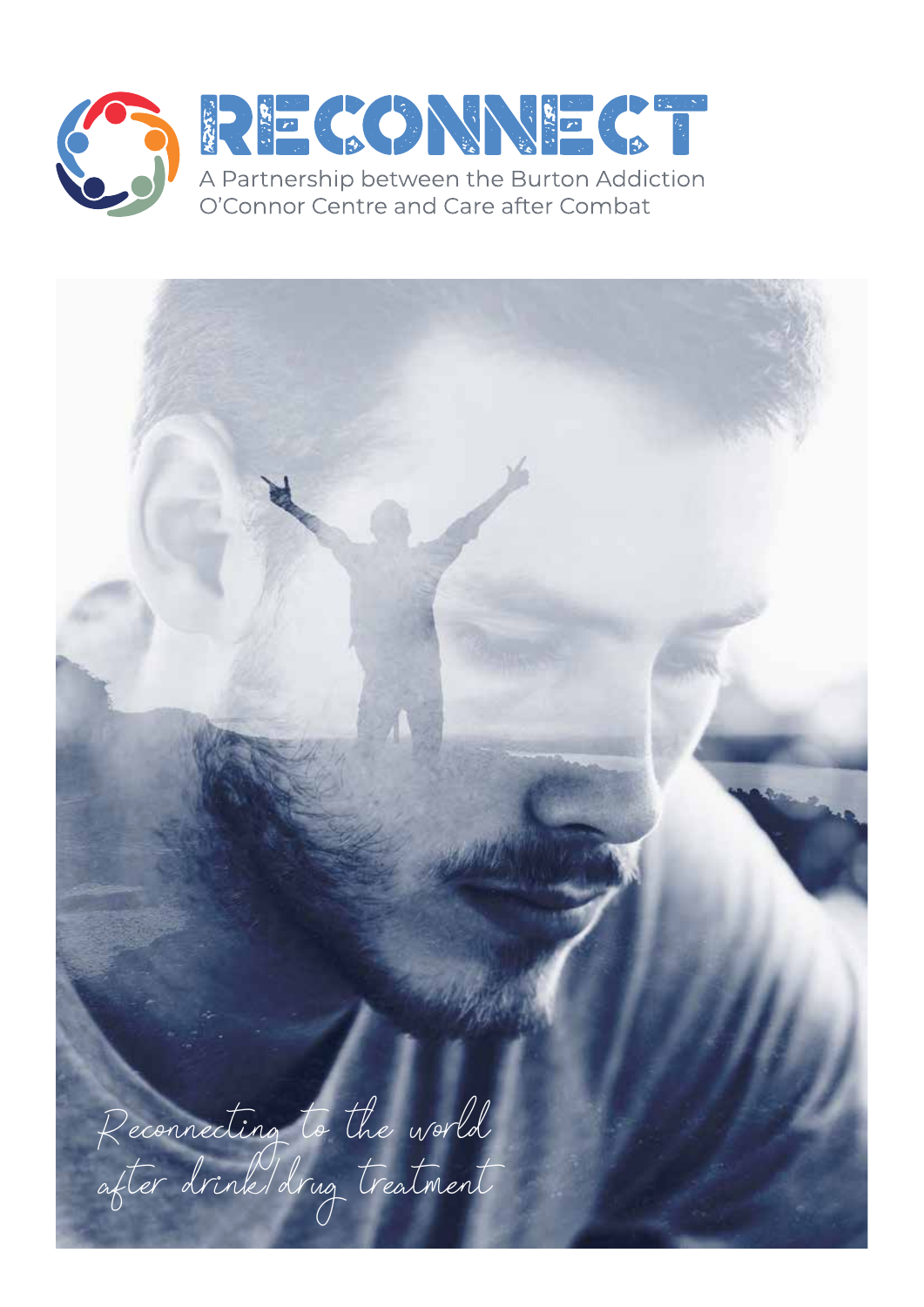**The well-being of former serving members of the Armed Forces has been at the centre of policy and research for some time. There is evidence from clinical practice and academic research showing that veterans can encounter difficulties dealing with the impact of their service experience after leaving the forces as well as challenges moving from military life to civilian life.** 

The moderate consumption of alcohol for pleasure and relaxation undoubtedly has an important role in our society. The UK armed forces, like many other nations, have traditionally used alcohol as a means of mediating stress although cultural influences are likely to be further contributing factors. Evidence suggests that military personnel consume considerable amounts of alcohol which may have both medical and occupational implications. Studies of UK veterans found excessive alcohol consumption to be more common when compared to the general population (13% v 6%) even after taking age and gender differences into account. Such high levels of drinking are likely to have both short-term and long-term global health effects with a proportion of veterans eventually finding themselves involved in the *Criminal Justice System.*

Findings from

- $\cdot$  **Recent studies from both the US and UK** *have shown that high levels of alcohol misuse, alcohol related problems and binge drinking are common among military personnel.*
- *Within the UK Armed Force, prevalence rate of alcohol misuse of 13% have been reported.*
- *The prevalence of alcohol related harm and alcohol dependence within the serving UK Armed Force ha been shown to be greater than in the UK general population.*
- *Longitudinal studie of alcohol misuse in the UK military sugest that they continue to remain high.*
- *Clear links have been demonstrated between alcohol consumption and negative impacts on well-being within military populations.*
- *Alcohol ha been linked to violent ofending post -deployment.*
- *Studie from the general population show that psychological efects of negative life events include alcohol misuse wherea, positive life events such a marriage are associated with a decrease in alcohol misuse.*
- *Comorbid Post Traumatic Stress Disorder (PTSD) ha been shown to hinder recovery from alcohol related problems in veterans.*
- PTSD, psychological distress, smoking status *and relationship change are associated with alcohol use.*
- *The Ministry of Defence use a NICE approved alcohol misuse treatment programme, with in-patient detoxifcation.*
- *Veterans can seek treatment from charitie such*  as Alcoholics Anonymous and the Care after *Combat/Burton Addiction Centre partnership.*

A PARTNERSHIP BETWEEN THE BURTON ADDICTION O'CONNOR CENTRE AND CARE AFTER COMBAT



# Reconnect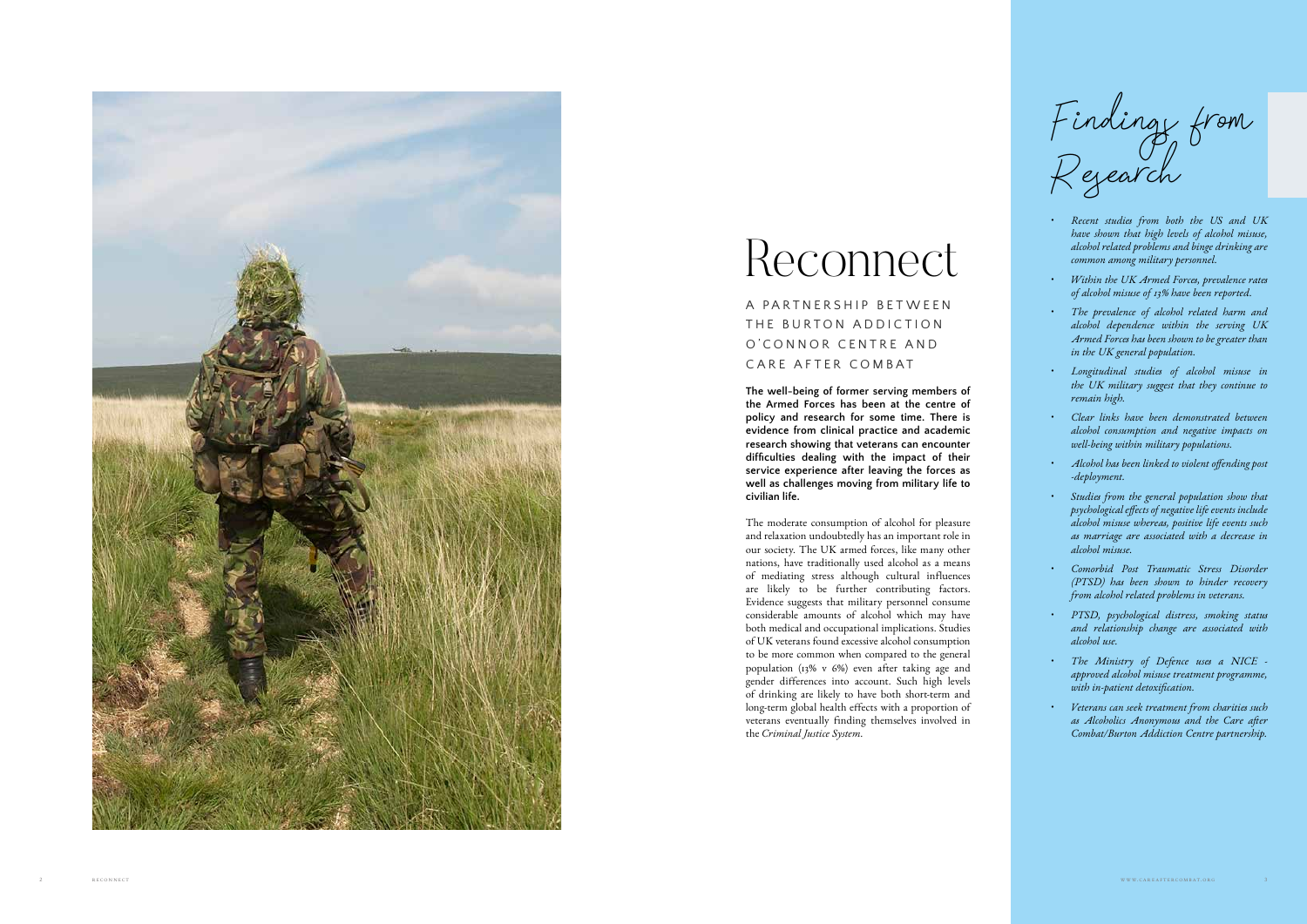impressed, they want people to think they are a better person than they actually are. They have been dealt a bad hand. They will go to extraordinary lengths to put on that mask and show the world that they are a good and proper person and better than anyone else in the room. They have done more and they know more, about everything. I studied Nuclear fission for a while…well, you never know… However, bullsh\*t takes its toll.

The addictive personality is quite happy to lead a life that is false. He is happy to be a liar. Deep inside he puts on a brave face and fights desperately with denial, the alcoholics' best friend. When confronted with the caring question "do you think it's time to get help?" he replies…

"I'm fine, I'm just going through a bad patch"

"I don't drink during the week"

"I only drink beer"

He will then distance himself from the question asker and seek solace with his fellow drinkers… or in extremes will perform a "Geographical" and move away… to start the rollercoaster again.

### IN 1993 | WAS DRAGGED S C R E A M I N G A N D C R Y I N G I N T O A DRINKS REHABILITATION CLINIC.

The comedian Dave Allen was great raconteur, and as well as ridiculing religion, he set out to make the drunk a lovable person, especially to other drunks. He once performed a poem "there is love between sister and brother… there is love between a son and a mother…. but there's no love that can compare, with one drunken sod and another."

Does this have something to do with a feeling of belonging. The alcoholic tends to seek out other alcoholics in an attempt to normalise his life. To get that *okay* that he seeks, to be told he is a good bloke, to *not* be judged, to not be given stupid advice by people who do not understand.

It is this feeling of belonging that can help to controlling one's addictive personality.

The American AA founder, Bill W said:

A *Personal View*<br>by Jim Davidson -CEO and Founder Care after Combat

*"We came to realise we were powerless over alcohol, we sought out other alcoholics. We came*  to realise that power greater than ourselves was the *only thing that can help."*

Bill and his team of fellow drunks formulated the 12 -step programme to recovery.

Rarely do people fail who stick to its concepts. There are some poor souls that cannot, for no real reason, except the 12 -step programme and their journey is a rocky and lonely road.

**I was in a terrible state, I had not been eating, I'd been living on white wine and cognac. My business was suffering, my marriage was breaking up and although not completely at rock bottom I was feeling rotten and needed help.**

The problem with *my* drinking is that it never really stopped me from working. It was the hangovers that did. If they could just stop the hangovers, I would be fine. But to use the old Alcoholics Anonymous cliché I was feeling sick and tired of being sick and tired. Basically alcohol was taking more away from me than it was adding. Consequently, I had to top up regularly. Something had to give way. My legs....and nearly my life!

I used to use alcohol as medicine; to wake up, to go to sleep, to get onstage, to get offstage, for sex, to avoid sex, in fact, you name it, alcohol help me achieve it or escape it! That has changed.

When I was in the clinic, my son Charlie asked his mother if I had died? No. My life hadn't ended; I was getting my life *back*. Now this partnership will provide others with a chance.

All addictions are like a rollercoaster ride, once they start they are difficult to get off, and, you can't steer a rollercoaster.

Addictions are a physical, spiritual and mental illness.

JIM DAVIDSON OBE

Some say that is all about genetics, one is born with the condition. I believe that. I don't think you become an alcoholic for drinking too much, or too often. How many times have we heard someone say, "he drank so much she became an alcoholic" The real answer is for the experts, but I had all the signs at 8 years of age. Not the drinking of course, but all the symptoms.

Dr, I think I'm going deaf. What are the symptoms? They are little yellow cartoon people aren't they?

Alcohol is one of the symptoms of addiction. It is where the addict turns to find a solution to his main problem. He/she is one of the few people that have an addictive personality. These people cannot control the desire for instant gratification. The get rich quick fix. The gambler, the heroin addict, the sex addict. These poor souls demand instant results in an attempt to achieve what they believe is their God-given right. "I want it… I want it *now* "

Loan and HP companies must love alkies, trust me on that one. Hedonism is a word that was made for the addict.

Here's another expression. "His life went downhill and he turned to drink". Is this alcoholism? Probably not, just an attempt at self-medication. Or a cry for help,

"Poor me, Poor me… pour me a drink" or "help me or I'll drink at you"

The alcoholic/addict is indeed a special person. One of anything is not enough. They strive to achieve, they seek knowledge. Why? Probably because they want to show off with that knowledge, they want people to like them, they want people to be

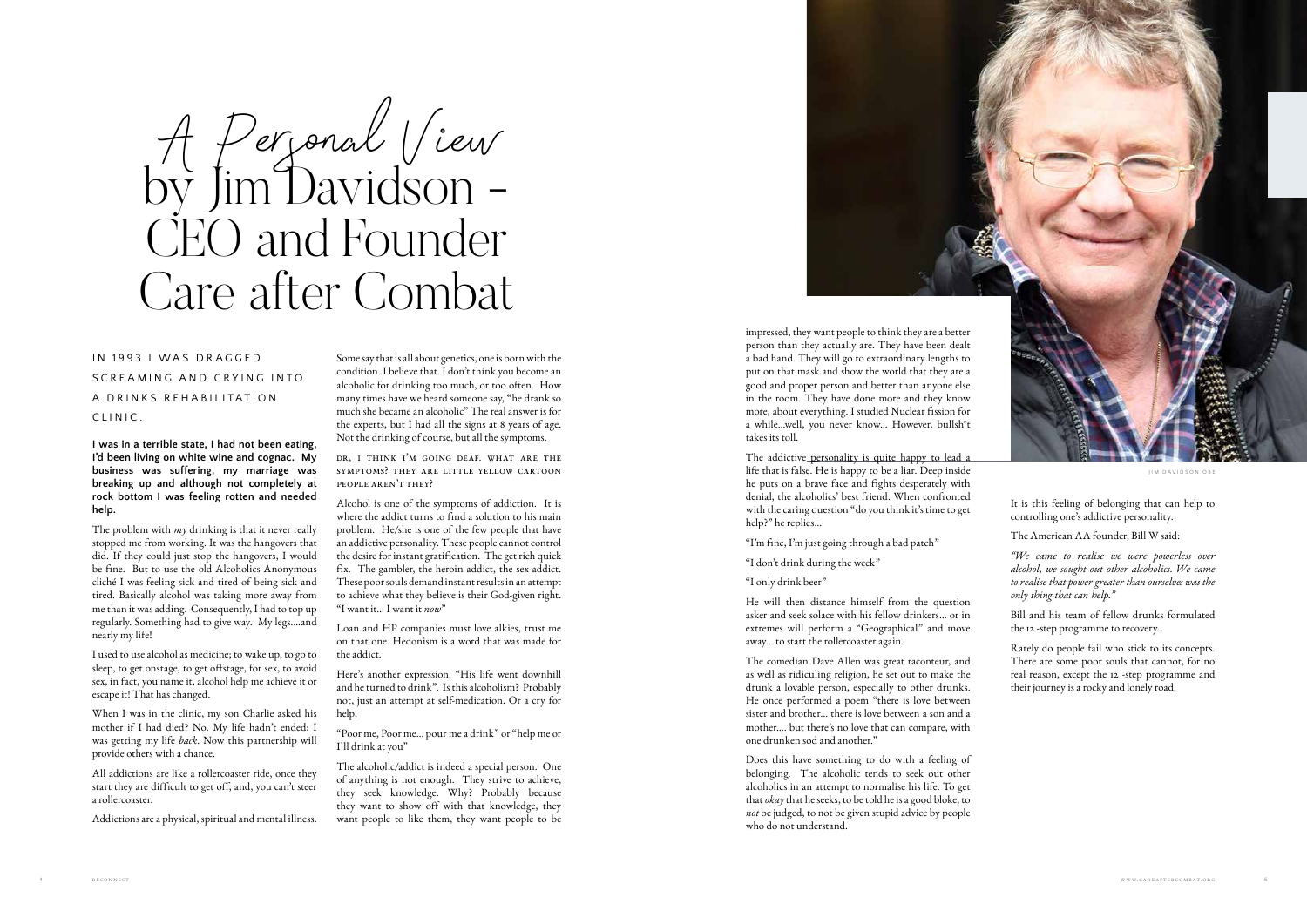Out of the night that covers me, Black as the pit from pole to pole, I thank whatever gods may be For my unconquerable soul.

In the fell clutch of circumstance I have not winced nor cried aloud Under the bludgeoning of chance My head is bloody, but unbowed.

Beyond this place of wrath and tears Looms but the Horror of the shade, And yet the menace of the years Finds and shall find me unafraid. It matters not how strait the gate, How charged with punishments the scroll, I am the master of my fate I am the captain of my soul.

#### **Invictus**

William Ernest Henley, 1849 - 1903

#### ALCOHOL

To them there is nothing finer then standing at the bar in a pub, or in the Sergeants mess, knocking back the pints and telling tales.

This of course is perfect for the alcoholic as he has lots of tales… *some* of them are even true.

The Ministry of Defence are quite rightly concerned about the amount of alcohol consumed by serving personnel. They have changed the rules regarding drinking.

We applaud the steps the MoD is taking, but serving soldiers have regulations and controls, veterans do not.

Why do all Servicemen's clubs centre around a bar? Is it a re- creation of the Sergeants mess? Sure, veterans love being around other veterans. They prefer the company of someone who are shared adversity, who has shared great triumphs.

The German philosopher Von Clausewitz stated:

*"Only those who have seen war can truly understand war…"*

The point he makes is true, but one must be careful of the veteran dismissing the civilian as someone that is not worthy of his company because he has not suffered like the veteran and his brothers have.

When the veteran looks back on his life in the Army/ Navy/Air Force he attributes those times as the best days of his life. Of course they were, he was at his prime. He had achieved greatness; he had done something with his life. However, he was told when to get up, when to go to bed, he was fed, watered, and no matter how much he moaned about the Sergeant Major he knew that the Sergeant Major would always be there for him.

If you take that away, reality starts to set in… you can't fire a gun any more, you can't drive a tank, you can't fix that Tornado… you have no role or purpose….no relevance… "What's the point?" you have become one of *them*!!! what you *can* do… is drink.

The determination of the veteran to bond with his peers is a powerful weapon and can be used to provide treatment.

I'm talking about his Brothers in Arms.

Many servicemen have said to me that they do not fight for King and country. They fight for their friends, for their troop, for their patrol, for their company, for the battalion… the Regiment. This is their family. This is also who they share their problems with.

A feeling of belonging for the alcoholic, is the same as the camaraderie for Brothers In Arms.

For the alcoholic veteran, or serving person, the concept of sharing one's problems is one that is pretty simple to grasp, the trouble being that the veteran and the soldier needs to trust the people he is sharing his problems with and be willing to be the recipient of their problems. This takes time

We do not believe that veterans should be treated in a separate manner than civilians.

After all, a veteran is a civilian, and the sooner he gets used to it the better. Care after Combat and the Burton Addiction Clinic have been working on the problem of the alcoholic/addicted former members of her Majesty's Armed Forces... and the best answer was the Burton Addiction Centre.

The 12 -week residential course consists of veterans and non-veterans working together to restore themselves to sanity and prepare for a life of sobriety that is manageable and has purpose.

Specialised one to one treatment is provided to the veteran by experts and group meetings where veterans can share stories that look to the future, rather than dwell on the past.

To grow some self-worth, to get that self-esteem swagger back, to live life, to turn a page, to move forward and take ground and not waste time seeking something that really, was never lost... One's relevance.



## A personal view by Jim Davidson (cont'd)

THE BIGGEST PROBLEM THAT THE VETERAN FACES IS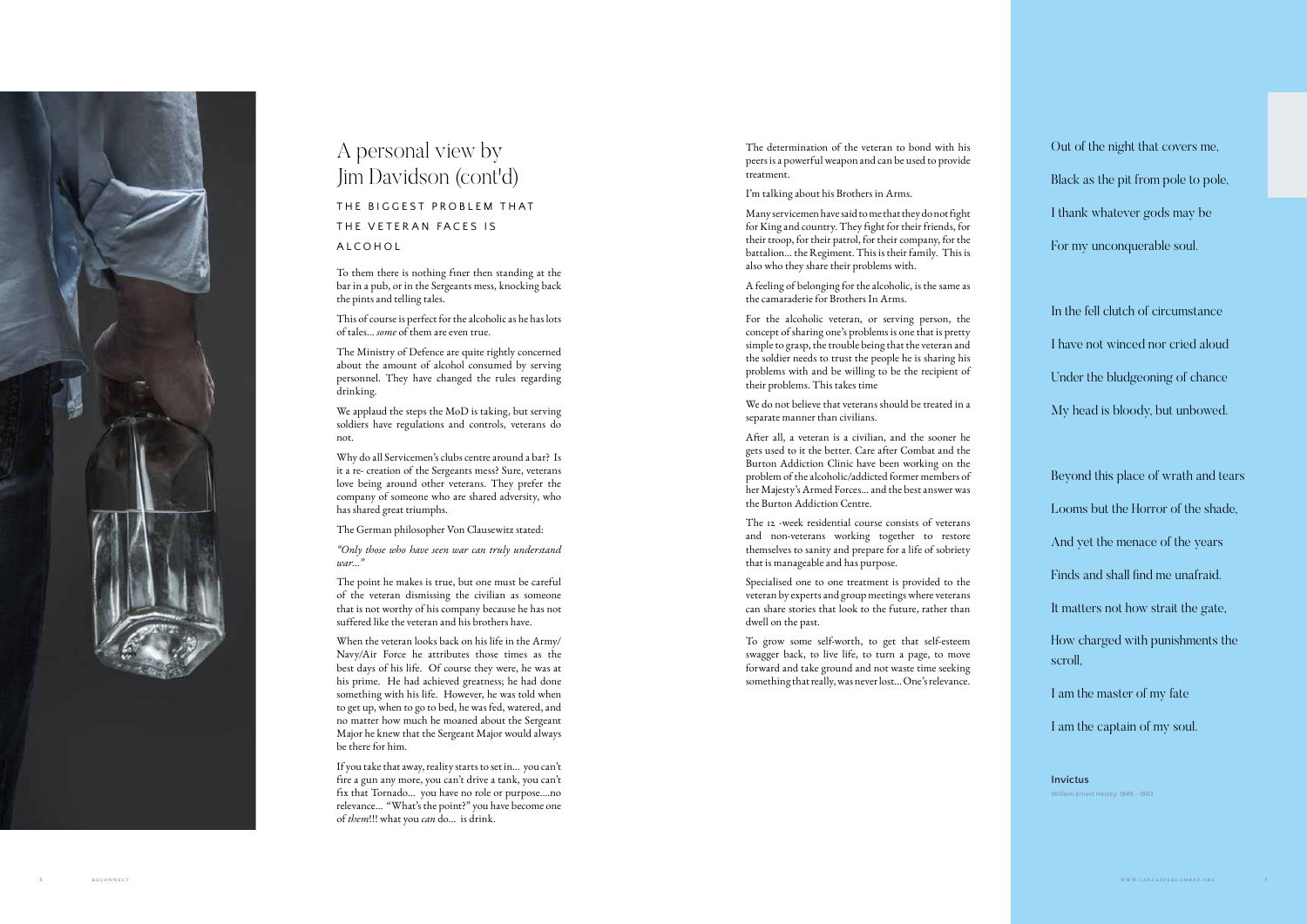BAC O'Connor are delighted to be working in partnership with Care after Combat; our service personnel and their families sacrifice so much for our country and can be deeply affected by their experiences. We have supported a number of veterans into recovery from alcohol and drug addiction over the years and this partnership will ensure that more people will get the help and support they need. Recovery is possible and together with Care after Combat we can help men and women who have given so much to go on to lead happy fulfilling lives.





FROM HUMBLE BEGINNINGS IN 1998 TO AN IMPRESSIVE PORTFOLIO OF SERVICES ACROSS STAFFORDSHIRE AND STOKE ON TRENT, BAC O'CONNOR PROVIDES EVIDENCE-BASED D E TO X I FI CATION. RESIDENTIAL TREATMENT AND REHABILITATION.

**In addition, BAC O'Connor have a recovery academy, which teaches all aspects of independent living through to education & training, voluntary work, preparing for employment, a number of leisure activities and space to socialise.**

Our programmes are delivered by a multi-disciplinary competent and experienced workforce with specialisms in PTSD (post-traumatic stress), Child Trauma and a number of our staff have personal experience of addiction which complements our diverse and highly qualified teams. The programme incorporates elements of the twelve-step programme, originally proposed and first published in 1939 by *Alcoholics Anonymous (AA)* as a method of recovery from alcoholism, which underpins the recovery process. We have a number of Recovery Houses across Staffordshire for clients who need extra support and time before they move back into the Community. BAC O'Connor has a proven record and has produced some of the highest long-term outcomes across the United Kingdom.

Dr Jane Jones together with Dr Nicholas Murdoch both of whom have considerable experience with addiction amongst the UK veteran population will provide additional specialist support to the staff at Burton Addiction Centre, thereby augmenting a proven eclectic programme. This partnership is merging the joint expertise acquired from working with addiction over a considerable number of years.



THE RIGHT HON. ANDREW GRIFFITHS MP PARLIAMENTARY UNDER-SECRETARY OF STATE BUSINESS, ENERGY & INDUSTRIAL STRATEGY

NOREEN OLIVER MBE FOUNDER & MANAGING DIRECTOR. BURTON ADDICTION CENTRE

I have worked in alcohol and substance misuse services for many years and am very much looking forward to working alongside my colleagues at the Burton Addiction Centre. The BAC programme, which has professionally developed over a considerable number of years and from the experience of a diverse group of attendees is enhanced with the provision of tools for self-reliance. Being responsible and making informed choices are central tenets to recovery which is further complemented by the Recovery Academy. I am both thrilled and honoured to contribute to what is a holistic approach to addiction and the recovery pathway.

#### DR NICHOLAS MURDOCH CARE AFTER COMBAT

A collaborative partnership between Care after Combat and the BAC O'Connor Centre provides a breakthrough in quality and service provision for ex-service personnel. By uniting the excellent skills and knowledge Care after Combat and the BAC O'Connor Centre have this partnership offers a unique step forward in Veteran healthcare. This union brings together recognition and help for Veteran specific issues and combines it with the ex-service persons need to integrate with services not military related. This approach enhances the ability of ex-service personnel to make the often-difficult adjustment from military life to civilian life.

The first Veteran to benefit from this partnership said, "for the first time, in a very long time, I look forward to waking up in the morning". The Care after Combat and BAC O'Connor partnership will provide an important, necessary and strategically valuable service for ex-service personnel who may still be 'fighting for their lives'.





DR JANE JONES CARE AFTER COMBAT

Knowing both organisations well, it gave me enormous pleasure to have instigated this unique venture. We owe a great deal to our veterans, and I am thrilled that this new partnership will go some way to giving those who require it, some much needed help.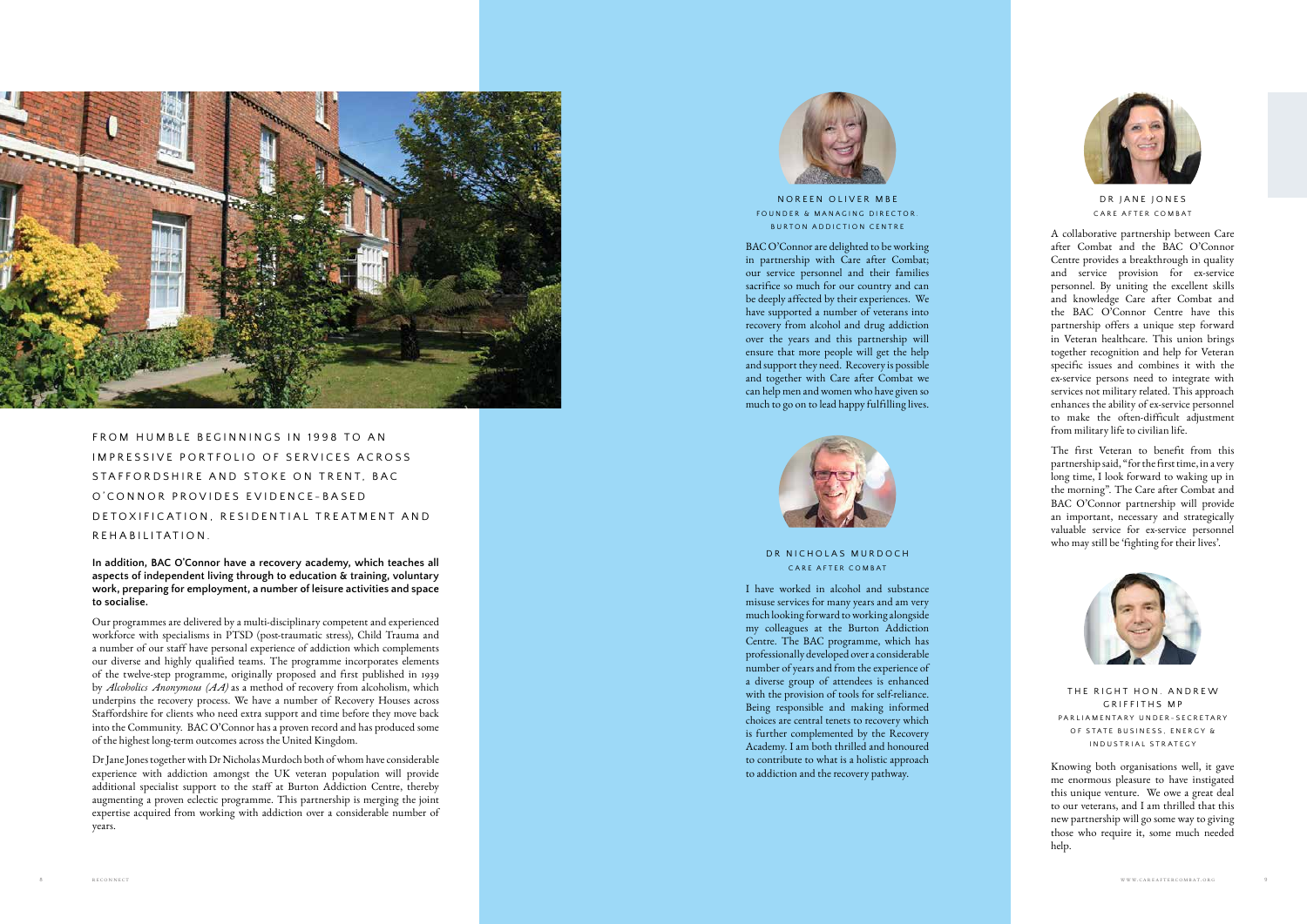

Get in touch

- NEWARK BEACON INNOVATION CENTRE CAFFERATA WAY NEWARK NG24 2TN
- ' 01636 653 050
- 
- 
- 
- 
-